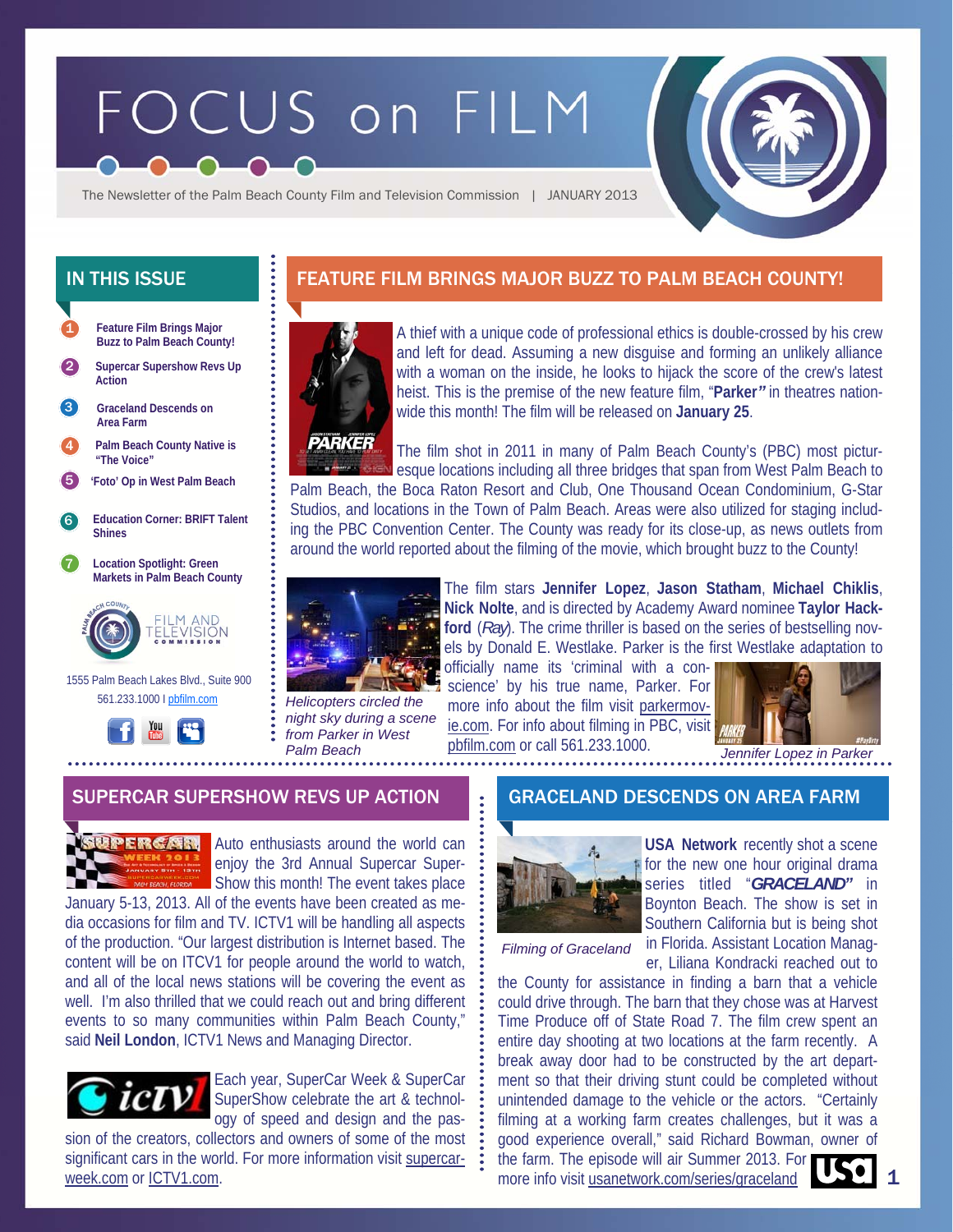FOCUS ON FILM

## 'GOLDEN' EVENT RETURNS TO PALM BEACH FSU MAKES A GREAT 'FIRST IMPRESSION'

The Palm Beach Film Institute celebrates one of the biggest award shows of the year, the 70th Annual Golden Globe Awards on Sunday, **JNSTITUTE** / *Correction* 2013, at the Beach Club in Palm Beach. A red carpet entrance begins at 6:30pm with some of Palm Beach's well-known personalities, followed by dinner and

lively conversation during the big-screen broadcast.

"A tradition for the Palm Beach Film Institute, everyone has a great time as this evening of fun transforms an elegant ocean side dinner in Palm Beach, into the mirror image of the Hollywood party on the big screen," said Film Institute Chairman **Bill Metzger**. For more info call 561.659.5354.



## WXEL WELCOMES BOGART ON MOVIES



**Stephen Humphrey Bogart**, son of movie legends Humphrey Bogart and Lauren Bacall and a TV and movie producer in his own right, launched a half-hour series **"Bogart on Movies"** exclusively on High-Definition **WXEL-TV**. The program will fea-

ture movie reviews with Steve's comments,

*Stephen Humphrey Bogart* 

ratings of current movies, and a Classic Movie pick of the week.

"I am excited to be part of the new WXEL-TV. I want to give viewers a new perspective on what they can expect to see when they spend their hard-earned money to go to the movies. I am also excited to be able to use interactive and social media to include the TV audience in the program," said Bogart. In announcing the program, **Bill Scott**, WXEL-TV Executive Vice-President said, "We are proud to have Steve be the first of a number of new locally produced and oriented-series and programs on the new WXEL-TV." "Bogart on Movies" will be broadcast each week on Friday

evenings at 5:30pm, and twice on Saturdays at 10:30am and 6:00pm. For more information visit wxel.org.





FSU's inaugural semester of the Animation and Digital Arts program in West Palm Beach (WPB), has successfully

*A panel led a discussion with the audience* 

come to end. Last month, FSU, along with Gold Sponsors MovieTickets.com and the PBC Film and Television Commission and

with support from the WPB Downtown Development Association, held a "First Impressions Film Screening" to showcase superlative student work from WPB students, in addition to preeminent films from current FSU College of Motion Picture Arts students and alumni.

FSU premiered the films at the Kravis Center, Rinker Playhouse. Guests included; West Palm Beach Mayor Jeri Mouio, City Commissoners Shannon Materio, Kimberly Mitchell and Sylvia Moffett. For more info visit film.fsu.edu.

#### SCIENCE IN THE CITY



The Max Planck Institute for Neuroscience officially opened their first US based research institute last month in Jupiter. Rubenstein Associates from New York produced the event in grandiose New York fashion. One component of the presentation was the unveiling of a

*Filming at Max Planck Institute* 

new marketing/educational video. The four-minute video shows the type of research being conducted at the Institute. It's research that could lead to a cure for Autism, Alzheimer's or other neurological diseases. KO-MAR Productions spent two days on-location filming scientists and one-of-a-kind technologies in active labs. KO-MAR's Audra Roby produced and directed while Paul Piasecki worked his DP magic.

Dav that followed. For more info visit ko-mar.com.



Additionally, they filmed an official welcome message from Gov. Jeb Bush, and were onsite to capture the event and the Neuroscience Discovery

PALM BEACH COUNTY NATIVE IS "THE VOICE"



**NBC's "The Voice"** has crowned its third-season champion, Palm Beach County (PBC) native **Cassadee Pope**! "The production team from "The Voice" came to PBC to film Pope's hometown visit where she was presented with the key to the city from West Palm Beach Mayor Jeri Muoio during Clematis by Night. "Cassadee is such a great ambassador for West Palm Beach, and when we heard she wanted to come back home and perform for our City, we jumped at the opportunity," said Muoio. Pope's pre-"Voice" career started in PBC. She discovered her love of singing at a young age and cultivated her talent as part of her St. Ann Middle School's award-winning jazz band. Things became serious in 2008, when she became lead singer of the pop punk band Hey Monday. The band was discovered by Fall Out Boy frontman Pete Wentz. She later started a solo career, and decided to enter "The Voice." The rest is history. Congratulations Cassadee!

2 *Cassadee Pope*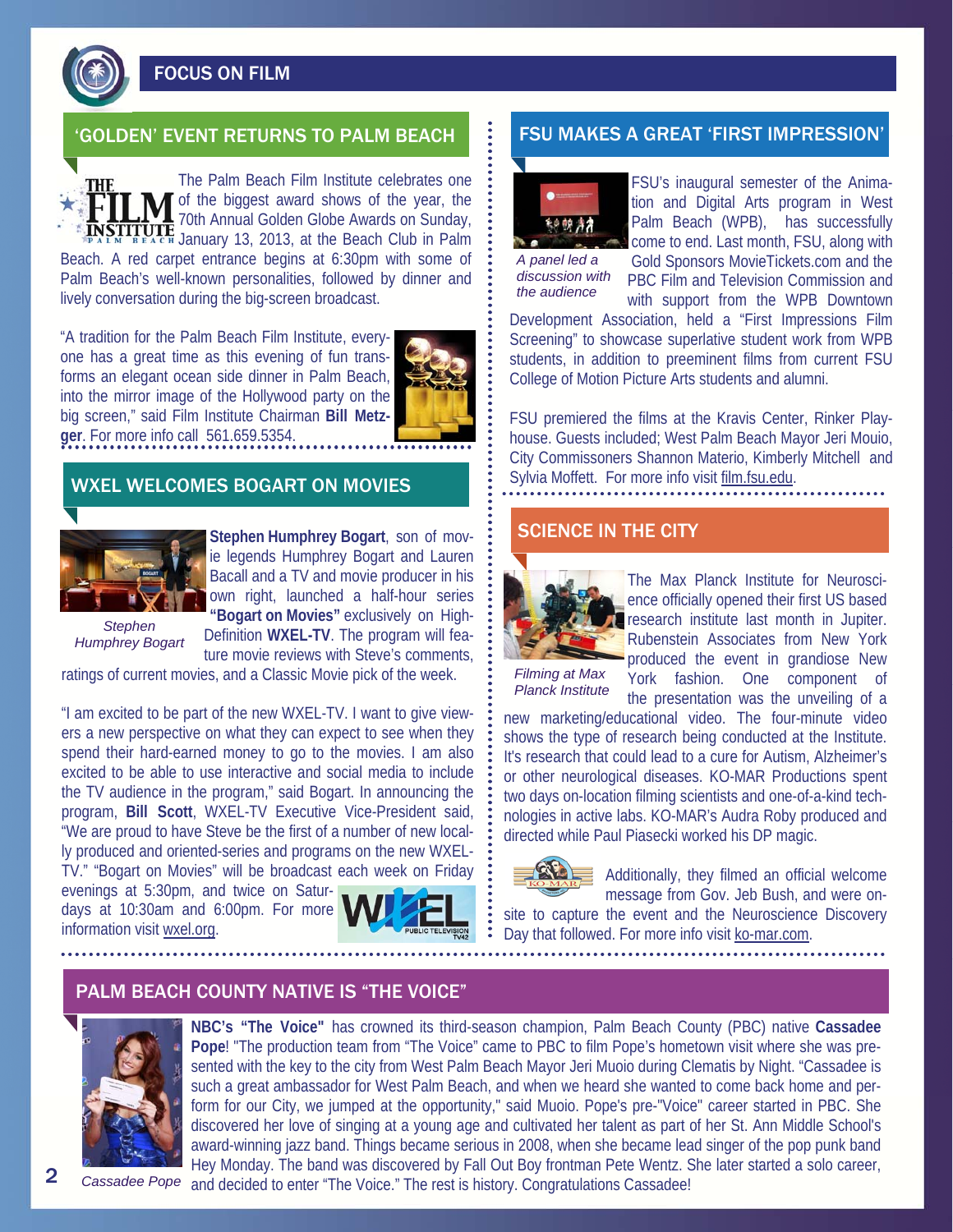

# COUNTY SCORES NATIONAL COVERAGE 'FOTO' OP IN WEST PALM BEACH



From primetime TV to million dollar showdowns with celebrity golfers, Palm Beach County is Florida's Golf Capital! The County has hosted some of the most prestigious golf events in

the world including the **Honda Classic** at **The PGA National Resort** in **Palm Beach Gardens,** and the **Tyco Golf Skills Challenge** at the **Breakers Resort** in Palm Beach. European Ryder Cup stars Justin Rose and Peter Hansen successfully seized another title, winning the 21st Annual Tyco Golf Skills Challenge at the Breakers. The competition aired on **NBC Sports** on **December 29-30**.



In addition, the Golf Channel aired an encore presentation of the final round of the Honda Classic with a showdown between Rory McIlroy and Tiger Woods. The tournament took place earlier this year

and coverage was broadcast on NBC and the Golf Channel for a total of 12 hours, and showed McIlroy's victory over Woods. For more info about the Golf Skills Challenge visit TycoIS.com and for more info about the Honda Classic visit thehondaclassic.com.

## MULTI-YEAR SPORTS PARTNERSHIP

newschannel Following a successful three years of producing sports television content, ESPN 760 and WPTV NewsChannel 5 have extended their sports part-

nership. A multi-year agreement was reached in which ESPN 760 will continue its role producing all sports segments on the NBC affiliate as well as WFLX Fox 29. Steve Wasserman, WPTV VP and General Manager, said, "Since teaming up with ESPN 760 in 2010, the profile of local sports has risen to an unprecedented level. With the powerful combination of the region's top-rated TV station and the area's unrivaled leader in sports radio, we will continue to set the standard for sports coverage in PBC  $\overline{\mathbf{Z}}$ and the Treasure Coast." For info call 561.697.8353.





*Senator Robert F. Kennedy and his wife Ethel right before he was shot. Photo By: Bill Eppridge/ LIFE/©TimeInc.* 

The 18th Annual FOTOfusion, a fiveday festival for amateur and professional photographers will take place January 22-26. The 18th annual FOTOfusion will offer more than 100 workshops, lectures, panel discussions, multimedia presentations, portfolio reviews, and photo shoots taught by a faculty of industry leaders and photographic giants who donate their time and expertise to educate, mentor and encourage creativity among participants of all levels and ag-

es. FOTOfusion bills itself as "where creativity and technology fuse," and it attracts participants from around the globe.

One highlight of the upcoming FOTOfusion will be the presentation of the prestigious FOTOmentor Award to **Bill Eppridge**, a Life Magazine staff photographer during the golden era of photojournalism. In addition to the award, Mr. Eppridge's work will be featured in this year's FOTOmentor Exhibition. For info call 561.253.2600 or visit fotofusion.org.

#### HOLIDAY TRADITION CAPTURED FOR TV



**The Travel Channel** came to Palm Beach County to film at **Lion Country Safari**! They shot a segment for the Travel Channel's Christmas Special, a celebration of the best holiday events and traditions in America. They interview the people behind the event, explore

the history of the tradition, show viewers the preparation and the actual event. The one day shoot included the crew filming the Chimps and the animals receiving gifts for Christmas, which is a tradition at the park. The show will air during the 2013 holiday season. Check your local listings for air dates/ times. For more information visit travelchannel.com.

# CAMELS INVADE LOCAL SCHOOL FOR FEATURE FILM SHOOT



*Camels at G-Star* 

The feature film, "**Ned Venture**" recently wrapped principal photography at G-Star Studios! The familyfriendly film is about a group of teenagers who find a cache of stolen diamonds - and the thieves want them back at any cost. Several G-Star students had roles in the film. One of the scenes takes place in a circus where the father of one of the teenagers receives a phone call telling him the kids are in trouble. Before he can get all the information, a camel in the circus bites the phone out of his hand and throws it away. Movie Animal Wrangler, Dennis Deverou, brought in four of his camels for the shoot. The crew filmed the scene in the G-Star Studios Sound Stage. "Car chases, boat chases, an encounter with a man-eating shark, not to

mention the circus and a scene with a skateboarder on top of an 18-wheeler semi traveling at 70 miles an hour shot on green screen in our Sound Stage 1 - the kids on the set had a ball," said G-Star Founder Greg Hauptner. For info visit gstarstudios.com. 3